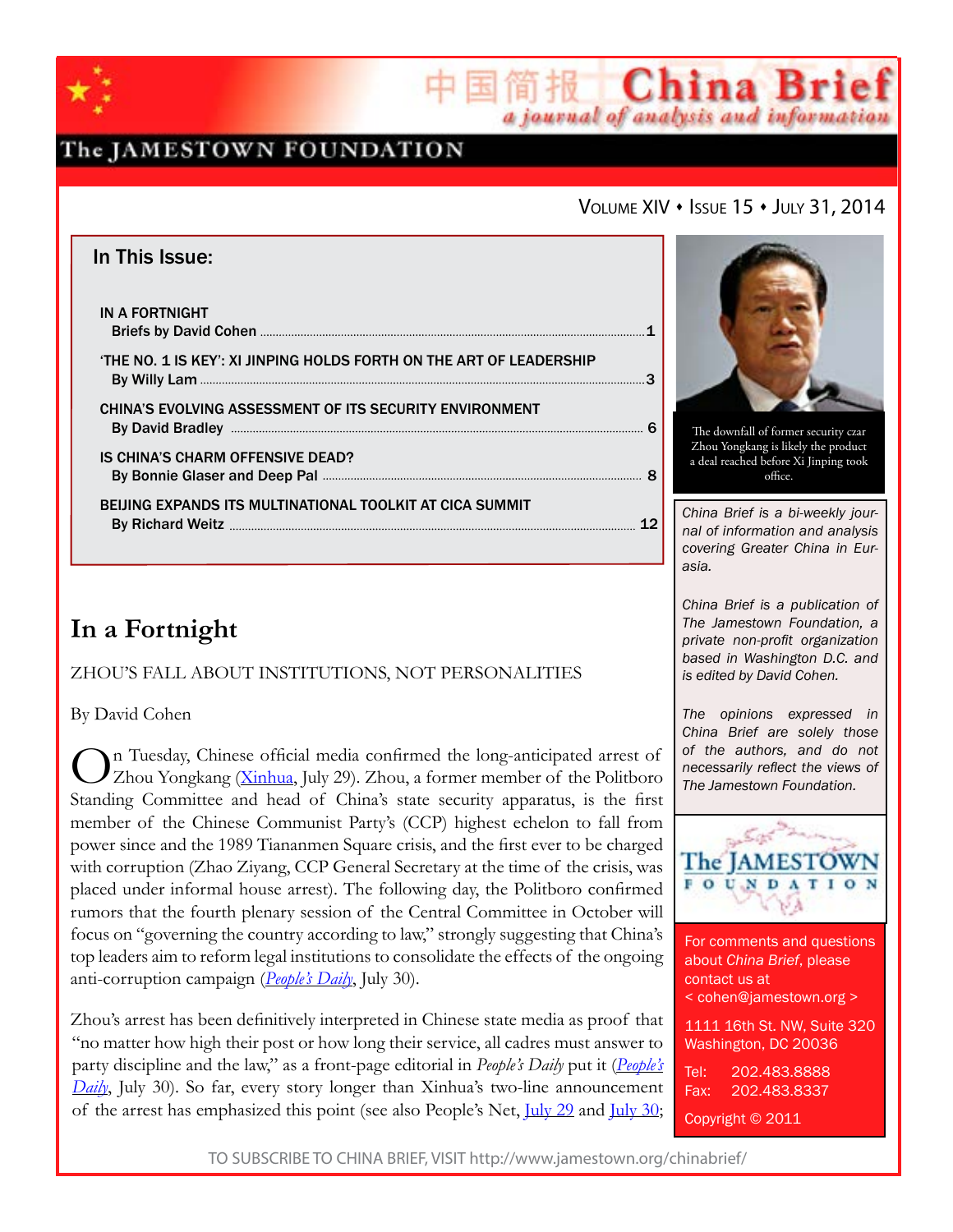# [Caixin](http://english.caixin.com/2014-07-30/100710856.html), July 30).

## **Who Targeted Zhou?**

Meanwhile, many foreign analysts have interpreted the bagging of China's largest "tiger" yet as evidence of Xi's personal power, attributing it either to factional conflict or a determination to reform the party. While Xi's anticorruption campaign played a major role in the lead-up to Zhou's arrest, there is also evidence that a consensus against him emerged among Party leaders and elders before Xi took office in 2012, highlighting an important determinant of Xi's power that has not been sufficiently examined: the striking unity of China's top leaders behind Xi's reform agenda.

Xi appears to have had support to pursue Zhou in the first months of his term, targeting officials linked to the former security czar at the outset of his anti-corruption campaign and before assuming the office of President ([NTD TV](http://www.ntd.tv/en/news/china/20130211/77210-is-xi-jinping-targeting-zhou-yongkang.html), February 11, 2013). Furthermore, at the time he became General Secretary of the CCP, the Party reduced the membership of the Standing Committee from seven to nine—placing Zhou's successor on a lower rung of the CCP hierarchy and placing an official perceived as an un-ambitious administrator at the head of the Ministry of Public Security (*[China Brief](http://www.jamestown.org/programs/chinabrief/single/?tx_ttnews%5Btt_news%5D=40401&tx_ttnews%5BbackPid%5D=688&no_cache=1#.U9kOA_ldXTo)*, February 1, 2013). These moves—decided by a broad but poorly understood group of Party elders and retiring leaders—sought to weaken the office as well as the man, strongly suggesting a consensus that the security czar had accumulated too much power. This explanation of Zhou's downfall suggests that we should look past Xi when explaining the dramatic move—that the source of this and other highprofile reform drives lies not only in the personal power of China's President, but in agreements made among China's top leaders.

# **Helping Cadres Interpret Zhou's Arrest**

While speculation about Zhou has been censored for the past year, Chinese information authorities have permitted guided discussion of the announcement, and People's Net has created a landing page for stories about the arrest [\(People's Net](http://politics.people.com.cn/GB/8198/387193/index.html), "Zhou Yongkang Under Investigation for Grave Disciplinary Violations"; [Wall Street Journal](http://blogs.wsj.com/chinarealtime/2014/07/29/fall-of-zhou-yongkang-lights-up-chinas-internet/), July 29). The *People's Daily* editorial used the opportunity both to explain the reach of the anti-corruption campaign

and to remind readers of the reasons for it, linking the campaign to internal and external threats to party rule (*[People's Daily](http://paper.people.com.cn/rmrb/html/2014-07/30/nw.D110000renmrb_20140730_4-01.htm)*, July 30).

The first section of the editorial covers what it is by now familiar ground, using Zhou as an example to demonstrate that no one is above the law. But the third, and longest, paragraph reminds readers that "To rule the nation we must rule the party; to rule the party we must be severe," arguing that the party's survival depends on widespread cooperation with a campaign that asks officials to give up many of the privileges of office and to tolerate the danger of arrest. The editorial argues that "the party is confronted by acute tests and dangers," citing the "new situation"—a recent interpretation of international affairs that emphasizes the need for transformation in response to external threats and opportunities (see "A 'New Situation:' China's Evolving Assessment of its Security Environment," in this issue of *[China Brief](http://www.jamestown.org/programs/chinabrief/single/?tx_ttnews%5Btt_news%5D=42690&tx_ttnews%5BbackPid%5D=25&cHash=a2e2aa7077cc6b608a3ab58390699076)*). Except for discussions of corruption, the "new situation" phrase is used exclusively for discussion of international affairs, continuing a pattern of tying corruption to external threats to build a "sense of crisis" (see *China Brief*, [August](http://www.jamestown.org/programs/chinabrief/single/?tx_ttnews%5Btt_news%5D=41299&tx_ttnews%5BbackPid%5D=688&no_cache=1) [23, 2013](http://www.jamestown.org/programs/chinabrief/single/?tx_ttnews%5Btt_news%5D=41299&tx_ttnews%5BbackPid%5D=688&no_cache=1), [May 23, 2013\)](http://www.jamestown.org/programs/chinabrief/single/?tx_ttnews%5Btt_news%5D=40912&tx_ttnews%5BbackPid%5D=688&no_cache=1#.U9keM_ldXTo).

# **Putting Cadres on Their Best Behavior—and Making it Last**

While Zhou's arrest completes an investigation that lasted for over a year, Xi has made it clear that this is not the end of his fight against corruption (see *[China Brief](http://www.jamestown.org/programs/chinabrief/single/?tx_ttnews%5Btt_news%5D=42580&tx_ttnews%5BbackPid%5D=758&no_cache=1)*, July 3). Indeed, a commentary by the *Guoping* ("National Peace") column framed the arrest as a move to clear out the obstacles to further reform [\(People's Net](http://opinion.people.com.cn/n/2014/0731/c1003-25377442.html), July 31). However, a purge cannot last forever, and without institutional reform progress on discipline is likely to be lost.

The announcement that the main topic of October's Fourth Plenum will be "governing according to law" confirms that reform of the legal system is the next step in Xi's anti-corruption campaign. While officials are currently on their best behavior, Xi appears to hope that more independent oversight will make temporary changes into permanent practices. There is little sign of what these reforms will look like, although legal reform pilot programs launched in four provinces in June may suggest a focus on reducing political interference in court

# **Forth on the Art of Leadership**

(*[China Brief](http://www.jamestown.org/programs/chinabrief/archivescb/2014/?no_cache=1&tx_publicationsttnews_pi2%5Bissue%5D=12)*, June 19). Plenary sessions—such as last year's 23, 2013; Frontline magazine [Hong Kong], February Third Plenum, focused on economic reform—are used to set major goals; the decision is likely to sketch out broad principles for reform and to begin a long process of implementation. With the arrest of a major leader in a continuing, and massive, purge, and constant reminders that the stakes of the struggle against corruption are nothing less than the survival of the party, Xi and his colleagues have sought to generate a period of crisis in which major changes are possible. The question to remain is whether this political window is wide enough—and will stay open long enough—to allow systemic change to take root. *David Cohen is the editor of China Brief.* **'The No. 1 is Key': Xi Jinping Holds**  By Willy Lam In the past month or so, Chinese official media have<br>published scores of articles containing President Xi published scores of articles containing President Xi Jinping's homilies on the art of leadership (*lingxiuxue*) and in particular, his views of the personal qualities needed to govern 1.3 billion people. These reports are based not only on Xi's pronouncements since the 18th CCP Congress of late 2012, but also on speeches and essays made and written by the 61-year-old leader when he served in Zhejiang Province and the Shanghai municipality from 2002 to 2007. Given Xi's increasing tendency to present himself as a paragon of flawless leadership, he and his entourage seem intent on erecting a personality cult that is geared toward boosting the already formidable authority of the General Secretary, President 1). and Commander-in-Chief.

**\*\*\*** 1, 2010). Since taking office at the 18th Party Congress, however, Xi has surprised observers by publishing a large number of Maoist aphorisms that play up the qualifications—and perquisites—of a strong top leader. Like Mao Zedong—and in sharp contrast to reform-era leader Deng Xiaoping—Xi has reiterated that "the quality and ability of number one [*yibashou*] is the key" to the success of the party and state. "The top cadre must set a good example for—and vigorously push forward—the task of implementing the spirit of the central authorities [*zhongyang*]," he said in 2013. "Whether the train can travel fast depends on the lead locomotive," he added (*People's Daily*, April 29; *Fujian Daily* [Fuzhou], April 5). When he was party secretary of Zhejiang, Xi pointed out that "the number one cadre's overall qualifications must be very high." "He not only has to be professionally competent but also possesses charisma, as well as the ability to bond with his colleagues." "Unity is the critical issue for building a leadership corps," he added. "If the ruling team is not united, it will become a terrible mess." (*Zhejiang Daily*, November 6, 2003). While Mao sometimes characterized himself as "a fool who dares to move the mountain" [referring to a Chinese parable about determination overcoming insurmountable obstacles], Xi has emphasized the leader's ability to make decisions under daunting conditions—and to stick to them through thick and thin. Like Mao, Xi places emphasis on determination and perseverance in the face of adversity. After becoming General Secretary, he asked his subordinates to consider three criteria before making decisions: "Whether a policy is correct and feasible—and whether [the officials] have full confidence [in it]." Once a leading cadre is satisfied that a goal or policy meshes with the ideal of Chinesestyle socialism, Xi said, "He must take full responsibility for and demonstrate full commitment [to the task at hand]" (Yangtze.com [Nanjing], July 19; *People's Daily*, July

**Xi's Theory of Leadership** At the 17th Party Congress of 2007, Xi was chosen as Hu's successor by former president Jiang Zemin and former vice-president Zeng Qinghong, partly due to widespread perceptions that the former party chief of Zhejiang was a team-player and not a forceful or charismatic leader (*Apple Daily* [Hong Kong], September It is not surprising that Xi has rejected the trial-and-error approach taken by Deng, which was often summarized as "crossing the river while feeling out for the boulder." Xi noted that a top leader "should have firm faith and strategic resoluteness." Whether a leading cadre dares to tackle difficult tasks is intimately linked to "the CCP's will power in remaining [China's only] ruling party," he said (Ifeng.com [Beijing], March 19; China News Service, January 30, 2013). A *People's Daily* commentary has thus

# ChinaBrief Volume XIV • Issue 15 • July 31, 2014 ChinaBrief Volume XIV • Issue 15 • July 31, 2014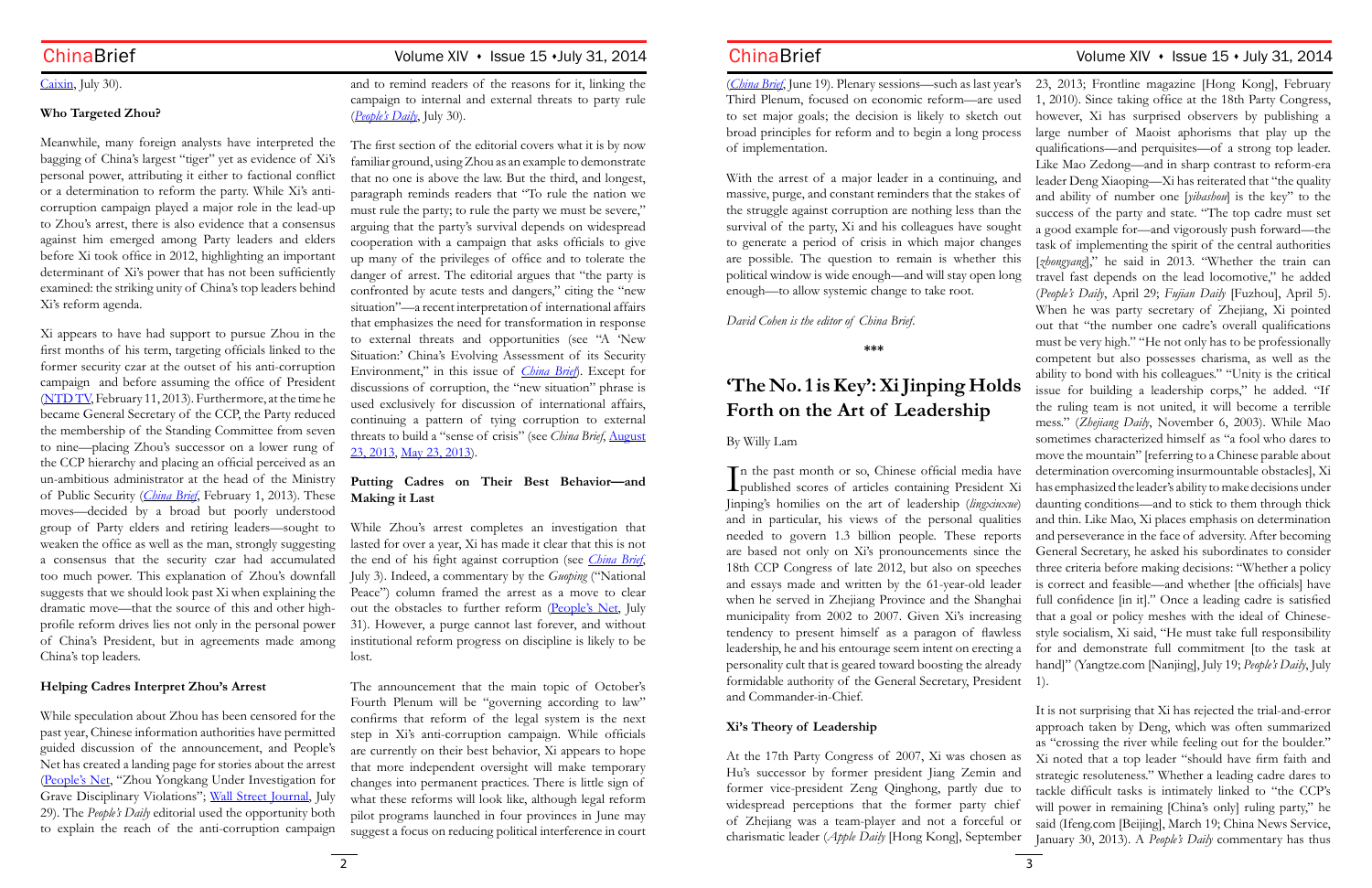summarized Xi's views on *lingxiuxue*: "We must have one goal; one chain of command and one coordinating authority; one decision and strategy; one [heavy] dosage of firmness and devotion; and one way of thinking" (*People's Daily*, April 24). Regarding the tricky task of making Chinese-style socialism relevant to the 21st century, Xi said: "Where is the road? It's just under our feet." "Open up a road if you are blocked by mountains; build a bridge if you come across a river," Xi added. Paraphrasing Mao's many theories about the indomitability of the human spirit, Xi said: "There is no mountain that is too tall for mankind, no road that is too long for our feet" (CNTV News, June 5, 2013; *Ta Kung Pao* [Hong Kong], February 23, 2013).

Like the Great Helmsman, Xi has argued that a top leader should focus on the big picture and "allow subordinates to handle concrete policies without interference [from on high]." "The No. 1 cadre's fundamental job is to point out the overall direction, tackle major matters [of state] and take care of the whole picture," Xi said repeatedly as Party Secretary of Zhejiang, describing his approach to provincial leadership (*People's Daily*, April 29; *Guangming Daily* [Beijing], January 13). While Xi seems to advocate giving subordinates at both the central and local levels more leeway, he also demands absolute obedience. This is evidenced by his recent talk with cadres in the Central Committee General Office (CCGO), the nerve center of the entire party. Xi pointed out that CCGO officials "must be totally loyal [to the center] and have an extremely high sense of responsibility." Xi added that CCGO staff "must have a correct understanding of the overall [political] situation, self-consciously obey the overall situation and resolutely safeguard the overall situation" (Xinhua, July 18; China News Service, July 18).

### **A Departure from Post-Mao Leaders**

on the right ideology, worldview and policies. "Providing leadership over ideas is the first priority for any top cadre," Mao told then-close colleague Liu Shaoqi in 1942. Mao also believed that the top leader should only focus on the most essential aspects of governance. "A leader should concentrate on the most important and critical issues, policies and measures," Mao said, adding that less crucial tasks should be delegated to his subordinates. Moreover, he underscored the imperative of unity, saying that a leader "must have the requisite spirit for uniting all cadres and uniting the entire party" (Qstheory.cn, November 18, 2013; Club.China.com, September 3, 2013).

Among CCP leaders, only Chairman Mao previously held forth at length on a theory of leadership. Mao most memorably advised that a worthy and charismatic leader "should not be obstructed by evil circumstances: he should dare to fight with heaven, struggle against the earth and cross swords with men" (*People's Daily*, December 24, 2013; Xinhua, February 13, 2008). Scattered over Mao's voluminous works are hundreds of tips on leadership. Being the founder of the party, as well as its main military strategist, Mao believed strongly in a leader's ability to hit for having a "lofty morality and work style as well as an

The great majority of CCP chieftains after Mao were relatively reticent about leadership. Deng Xiaoping was so convinced that the Cultural Revolution and other aberrations were caused by the "personality worship" of Mao that he refused to take top posts such as party chairman, general secretary or premier. In his 1980 lecture on the reform of leadership systems, Deng said that "systems and institutions in the party and state" were much more important than individuals. "If these systems are sound, they can place restraints on the actions of bad people; if they are unsound, they may hamper the efforts of good people or indeed, in certain cases, may push them in the wrong direction," Deng said (*People's Daily*, October 18, 1980; Xinhua, October 18, 1980).

### **Theory and Practice**

Owing to the fact that Deng's successors—Hu Yaobang, Zhao Ziyang and, to a considerable extent, Jiang Zemin worked under Deng's shadow, these three general secretaries seldom held forth on the art of leadership. Hu Jintao, who was famous for robotic mannerisms and cautious mentality, also refrained from this dangerous issue. The furthest that the Fourth-Generation leader went was to admonish senior cadres to be "close to the masses," so as to better bring forth a harmonious society. Hu noted that top officials must "use their power for the people, seek profits for the people and ensure that their sentiments are in sync with those of the people" (*People's Daily*, September 26, 2011; Chinese News Service, February 18, 2003). Paradoxically, it was left to Xi to lay down a definitive interpretation of Hu's leadership traits. While acknowledging Hu's willingness to resign from all his jobs at the 18th Party Congress, Xi praised Hu

unimpeachable character" (CCTV, November 15, 2012; 8; *China Daily*, February 8). China News Service, November 15, 2012).

By and large, Xi's leadership style has lived up to his own pronouncements. Domestically, his relentless campaign against corruption in both civilian and military sectors demonstrates a degree of boldness that surpasses his predecessors, ex-presidents Jiang Zemin and Hu Jintao. In foreign policy, Xi's tough tactics against Japan and the United States testify that he is as determined as he is ambitious. However, it is not clear whether Xi's vintage leadership style will work in a modern, and rapidly-changing, China. According to U.S.-based dissident writer Yu Jie, Xi has been amassing power "because he wants to revive the kind of authoritarian rule that Mao practiced." (Radio Free Asia, May 7; Deutche Welle Chinese Service, March 25). Moreover, Xi's aggressive one-upmanship could undermine the unity of the disparate factions and power blocs within the CCP's topmost echelon (*Asahi Shimbun* [Tokyo], July 8; Financial Times Chinese Service, March 17). Xi's arrogating to himself ultimate decision-making powers on the economy could also lead to conflict with In his now-famous December 2012 internal talk on the factors behind the demise of the Communist Party of the Soviet Union, Xi laid the blame on "traitors" such as Mikhail Gorbachev and Boris Yeltsin. "When the Soviet Party was about to collapse, there was not one person who was man enough to turn back the tide," Xi said (*Ming Pao* [Hong Kong] February 16, 2013; BBC Chinese Service, February 16, 2013). Xi seems to have fallen for a romanticized belief in "Great Man Theory," or the non-Marxist view that history is made and unmade by a handful of geniuses. After all, most of the errors committed by Mao could be attributed to precisely the belief by the Great Helmsman—and many of his colleagues—that a demigod-like leader can do no wrong. In a private talk in 1941, Mao pointed out that "a leader's task is to draw the proper lessons [from past mistakes]" (*People's Daily*, September 14, 2012; Xinhua September 14, 2012). While Xi has impressed friends and foes alike with his super-confident, highly-charged style of leadership, the new number one has yet to demonstrate his ability to learn from the fiascoes created by overconfident leaders in the party's 93-year history.

Xi's track record has indicated that despite his pledges about giving his subordinates a relatively free hand, the supreme leader is often prone to micro-management. Soon after setting up the Central Leading Group on Comprehensively Deepening Reforms (CLDCDR) which is arguably the most gargantuan leadership organ in CCP history—Xi pointed out that reform involved "playing the piano with all ten fingers." This means that detailed, thorough-going guidance and supervision from the top was essential for the successful implementation of policy (News.163.com [Beijing], February 10; China News Service, February 9—see also *[China Brief](http://www.jamestown.org/programs/chinabrief/single/?tx_ttnews%5Btt_news%5D=41651&tx_ttnews%5BbackPid%5D=688&no_cache=1)*, November 12, 2013). Similarly, Xi indicated in an interview with Russian television while attending the Sochi Olympics in January 2014 that reform was "10 percent design and 90 percent implementation." The idea of "90 percent implementation" reflects his insistence that reform must be calibrated and executed under the meticulous supervision of the party's top echelon (CCTV, February

# ChinaBrief Volume XIV · Issue 15 · July 31, 2014 ChinaBrief Volume XIV · Issue 15 · July 31, 2014

Premier Li Keqiang, due to the long-standing tradition that according to the division of labor among Politburo Standing Committee members, the premier is in charge of finance and economics (See *[China Brief,](http://www.jamestown.org/programs/chinabrief/single/?tx_ttnews%5Btt_news%5D=42581&tx_ttnews%5BbackPid%5D=758&no_cache=1)* July 3). *Dr. Willy Wo-Lap Lam is a Senior Fellow at The Jamestown Foundation. He has worked in senior editorial positions in* 

*international media including Asiaweek newsmagazine, South China Morning Post, and the Asia-Pacific Headquarters of CNN. He is the author of five books on China, including the recently published "Chinese Politics in the Hu Jintao Era: New Leaders, New Challenges." Lam is an Adjunct Professor of China studies at Akita International University, Japan and at the Chinese University of Hong Kong.*

**\*\*\***

- 
- 
-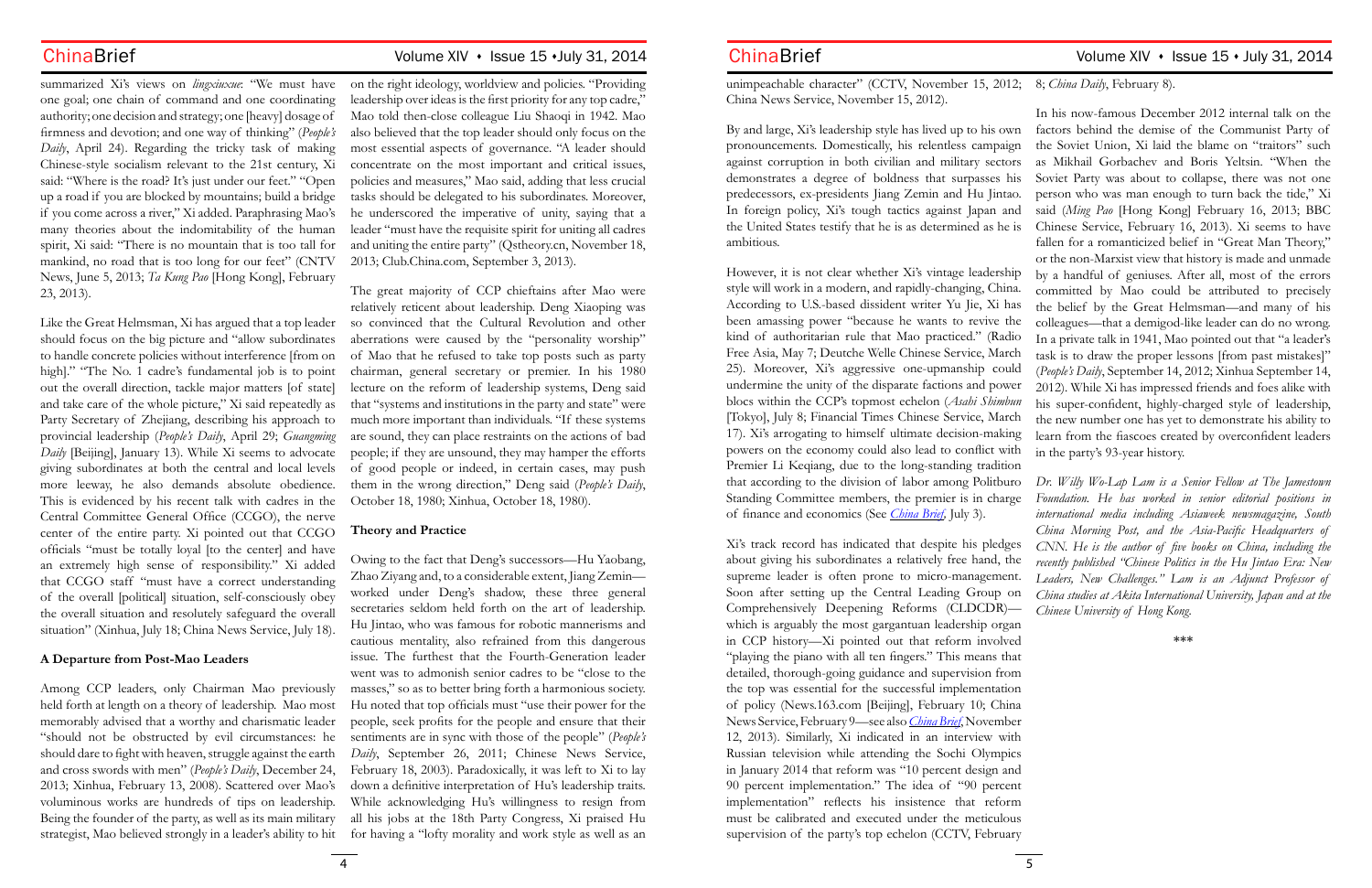# **A 'New Situation': China's Evolving Assessment of its Security Environment**

By David Bradley

The 2008 financial crisis—which presented "challenges and opportunities never before seen since China's reform and opening up"—accelerated China's reassessment of its development prospects and national security environment [\(Renmin Wang](http://theory.people.com.cn/GB/10695428.html), January 4, 2010). The analysis encompassed complex changes such as multipolarization, globalization of the world economy, rapid technological advances and increased comprehensive national power competition. An essay published in 2010 by the China Institutes of Contemporary International Relations (CICIR) states that the results of this reappraisal were communicated in a series of prominent CCP conferences including the 4th Plenum of the 17th CCP Central Committee in September 2009 [\(Contemporary International Relations](http://www.cicir.ac.cn/english/ArticleView.aspx?nid=1924), March/April 2010). The official 4th Plenum decision document coined the "new situation" to summarize China's national power and prospects for continued growth amid a world that "…is undergoing a period of great development, great change and great adjustment" ([Qunzhong Luxian Wang](http://qzlx.people.com.cn/n/2013/0530/c364581-21669817.html), May 30, 2013). The "new situation" is a formulation that represents the official analysis of these changes, and implies both confidence and wariness about macrolevel changes affecting China's path to attain the "China Dream."

From early 2013 through the present, high level  $\mathbf \perp$  Chinese officials have consistently used the phrase "under the new situation" (*zai xin xingshi xia*) when discussing strategic concerns such as military reform, readiness and foreign affairs. The phrase refers to a critical reassessment of the international context of Beijing's domestic power and development path, and the forces shaping its quest for the "China Dream." This distinctly new assessment provides impetus to the Chinese Communist Party's (CCP) military reform effort, anti-corruption campaign in party and military, foreign policy initiatives and justification for future changes to China's national military strategy.

# **What is the 'New Situation'?**

### **Changes in Perception under Xi**

and China's development trends" as China was facing a new situation and new tasks (*[Qiushi](http://www.qstheory.cn/zxdk/2013/201316/201308/t20130813_259197.htm)*, August 16, 2013). The article subsequently outlines diplomatic "innovations" stimulated by the recent evaluation of the overall situation. Of note, he nested the concept of a "new type of major country relations" used to describe U.S.-China relations within the broader framework of the new situation. The new type is listed as one of the "great results" of the diplomatic innovations, along with the China Dream, building friendly cooperation with peripheral and developing countries, and steadfastly defending core interests. The article does not mention "harmonious world" once, while a similar article by Yang Jiechi in October 2007 discussed the 17th Party Congress idea of building a "harmonious world" in an international situation undergoing many changes ([Xinhua](http://news.xinhuanet.com/newscenter/2007-10/15/content_6887008.htm), October 15, 2007). The reappraisal of the development and security ([Caixin](http://opinion.caixin.com/2014-07-02/100698631.html), July 2). Most recently, a People's Daily editorial on former Politburo standing committee member Zhou Yongkang's arrest for "serious disciplinary violations" stated that "Under the new situation, the party's historic position, ruling conditions and party membership structure have undergone great change" (*[People's Daily](http://paper.people.com.cn/rmrb/html/2014-07/30/nw.D110000renmrb_20140730_4-01.htm)*, July 30). The editorial then directly linked these changes to the imperative for "strict control of the party." The same phrase was used in an official media announcement expelling detained General Xu Caihou from the CCP [\(Yangshi Wang,](http://news.cntv.cn/2014/07/01/VIDE1404166860920107.shtml) July 1). In mid-June, during a visit with PLA Air Force leaders, Xi Jinping said that "Protecting national sovereignty, security and development is a mustdo requirement under the new situation" ([Xinhua,](http://news.xinhuanet.com/politics/2014-06/17/c_1111187775.htm) June 17). Finally, Xi Jinping even used the phrase during his opening speech for the recent U.S.-China Strategic and Economic Dialogue, saying that the United States and China "should cooperate and work to broaden areas of cooperation given the new situation" ( $C<sub>airsin</sub>$ , July 9).

Under the Xi Jinping administration, China's overall perception of its development and security environment has distinctly shifted in two ways. First, previous articulations of the new situation were careful to characterize that the complex changes wracking the world were ongoing phenomena. Yet in 2013, two important government documents on national security and foreign policy began referring to those changes as past events. Secondly, since 2013 the frequency and authoritativeness of uses of the "new situation" phrase has increased significantly, in particular in foreign policy and military reform contexts. This increase has corresponded with a disappearance of the Hu-era "harmonious world" characterization of the international sphere, although official documents note that "peace and development" remain a "trend of the times."

The first change in tone for the security environment occurred in China's latest defense white paper, "The Diversified Employment of China's Armed Forces," published in April 2013. For the first time, the paper announced that a "New Situation, New Challenges, New Missions" (*xin xingshi, xin tiaozhan, xin shiming*) comprised its "security situation" (*anquan xingshi*)—the term previously used ([Xinhua](http://www.gov.cn/jrzg/2013-04/16/content_2379013.htm), April 16, 2013; [State Council](http://www.china.org.cn/government/whitepaper/node_7181425.htm)  [of the PRC](http://www.china.org.cn/government/whitepaper/node_7181425.htm), April 16, 2013). The key distinction in the 2013 white paper is the sense of timing: the 2011 paper definitively states that "…the international situation is *currently undergoing* new profound and complex changes," (emphasis added) while the 2013 paper states that those changes "…have taken place" [\(State Council News](http://www.china.com.cn/ch-book/node_7114918.htm), March, 2011; [Gov.cn](http://english.gov.cn/official/2011-03/31/content_1835499_3.htm), March, 2011). Furthermore, the 2011 paper says that "China is still in the period of important strategic opportunities for its development," whereas the 2013 paper avers that "China has seized and made the most of this important period of strategic opportunities for its development." Thus, the 2013 white paper describes a distinct change in both the domestic development situation and international milieu.

Then, in August 2013, State Councilor Yang Jiechi published an article titled, "China's Diplomatic Innovations in Theory and Practice under the New Situation." Here, Yang Jiechi linked a strategic and comprehensive diplomatic "start and layout" to Xi's "accurate grasp of the changes in the global situation

environment is a key element underpinning China's ambitious reform effort outlined in last November's 3rd Plenum. The emblematic "new situation" phrase appears in the introductory paragraphs of both the

3rd Plenum "decision" as well as Xi's "Explanatory Remarks." However, the phrase is much less often used, if at all, when discussing domestic societal and economic reform programs such as urbanization, markets or *hukou*  (nationwide registration system). "New situation" analysis is overwhelmingly used in the context of areas relating directly to strategic security concerns and foreign affairs. That is, foreign policy, anticorruption in both party and the People's Liberation Army (PLA), and military reform and readiness. For example, Vice-chair of the Central Military Commission General Xu Qiliang published an article on the imperative for structural reform in the PLA following the 3rd Plenum that cited the new situation five times in the pursuit of the "Strong army goal" (*[People's Daily](http://cpc.people.com.cn/n/2013/1121/c64094-23610085.html)*, November 21, 2013). General Liu Yuan, a "princeling" who is outspoken against military corruption and perhaps Xi's principal ally in the PLA, published an article in *Seeking Truth* on ways the party must "strengthen its spirit under the new situation" (*[Qiushi](http://www.qstheory.cn/dukan/qs/2014-07/01/c_1111349405.htm)*, July 1). An editorial published on the website of *Caixin* magazine specifically stated that "tracing corruption to its source" was the only way for the military to improve and perfect itself, so that it could achieve the "Strong army goal under the new situation" There are two primary implications for this new reappraisal of China's development and security environment. First, the CCP's strategic calculus is heavily shaped by official assessments. China typically alters its military strategic guidelines when it perceives a fundamental change in the international order, its security environment, domestic situation or the nature of war (see also *[China Brief](http://www.jamestown.org/single/?tx_ttnews%5Btt_news%5D=41936&no_cache=1#.U9fllvldXTo)*, February 7). **[1]** Changes in one of these areas prompt a reevaluation of policy and have directly informed strategic defense posture and military reforms. Thus the present change in assessment amounts to a first step in a process that formulates new military strategic guidelines, strategic direction, or amends the PLA's historic missions (Finkelstein [see notes], pp. 82-84). While the 2013 white paper affirmed the military's existing historic missions, PLA watchers should look for changes to elements of the military strategic guidelines in future publications as the party and military digest the full implications of the new situation. Yang Jiechi's article demonstrated that the changed assessment of the security environment precipitated new foreign policy initiatives. It is likely that strategic military planners are now considering similar changes to military strategy. Ultimately, the new understanding could also justify a shift away from Deng Xiaoping's advice to "hide ability and bide time."

# ChinaBrief Volume XIV · Issue 15 · July 31, 2014 ChinaBrief Volume XIV · Issue 15 · July 31, 2014

# **Implications for China's Military Strategy and Foreign Affairs**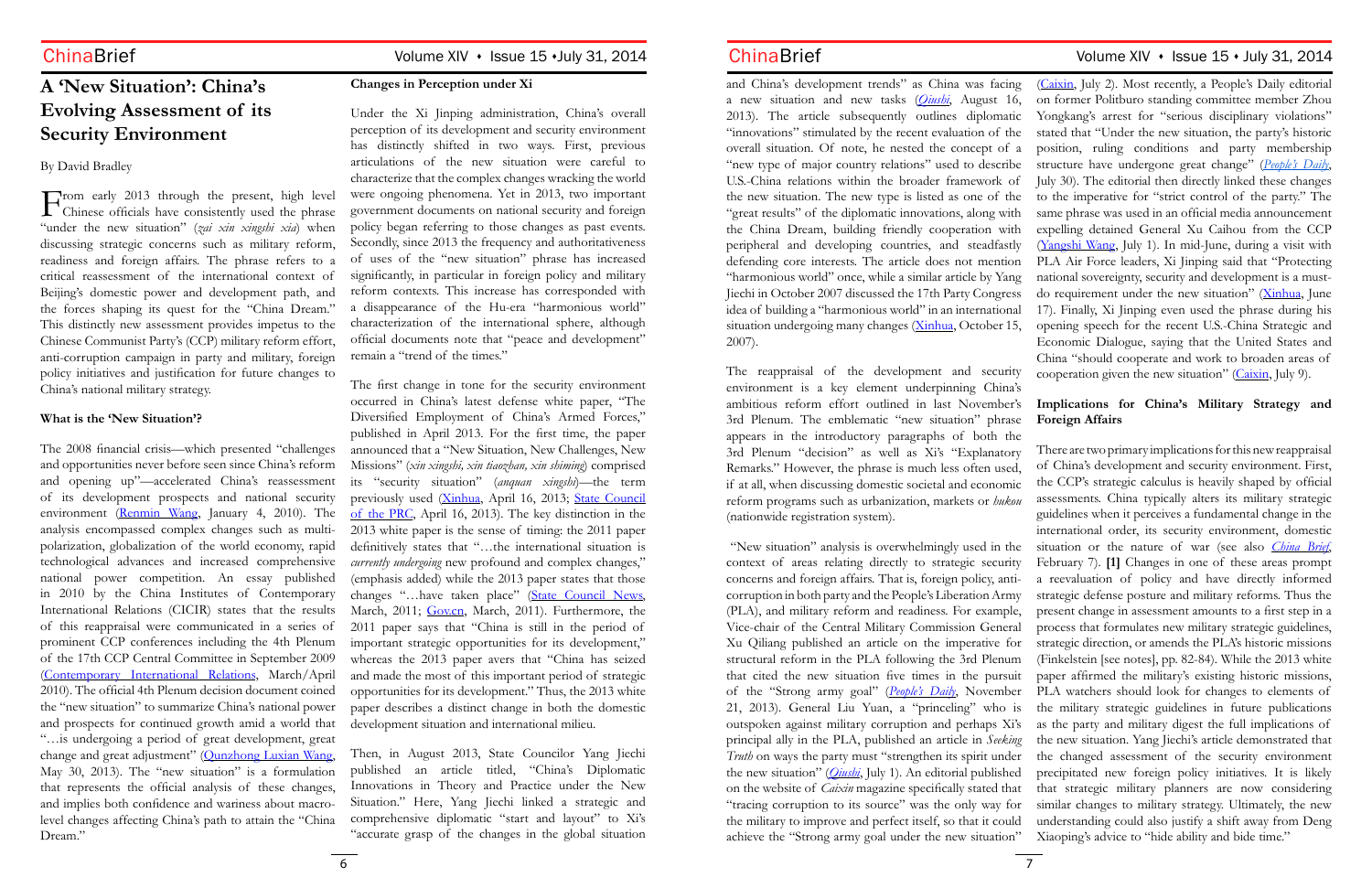# Second, in a more pragmatic sense, the changed assessment is used as justification for Xi Jinping's efforts at military reform and party renewal to a variety of domestic audiences ranging from the public, party cadres the "new situation" to bolster the legitimacy of the anticorruption campaign and give urgency to the struggle to enact long-overdue structural reform in the PLA.

Based on its ubiquity and variety of use, it appears that the "new situation" phrase has become a hallmark of the Xi administration in matters of national security and foreign policy. More importantly, it demonstrates that the party has developed a distinctly new assessment of its development and security environment. It implies that China has a sense of growing yet cautious optimism in its increasing power and perception of the enhanced opportunities of a multi-polar world. At the same time, it entails a wary view of an international situation that may not accommodate the China Dream, requiring a "strong army" to cope with new challenges, prompting "innovative" diplomatic efforts and likely prompting similar "innovations" in military strategy and doctrine to secure China's expanding interests.

and the military. Senior leaders and official media invoke *A series of seemingly unprovoked actions in the South and East China Sea has been described as an abandonment of the "second charm offensive" launched last year by Chinese President Xi Jinping. However, China has continued to pursue economic and diplomatic cooperation with its Southeast Asian neighbors even as it contests territory with them at sea. Rather than choosing between two different approaches to "periphery diplomacy," Xi is attempting to unite them in a single, "proactive" strategy that advances Chinese interests.*

*David H. Bradley is a foreign area officer in the United States Army and candidate for a Master of International Public Policy (MIPP) in China Studies at the Johns Hopkins School of Advanced International Studies. The views expressed here are entirely his own and do not represent those of the U.S. Government.*

# **Notes**

1. David Finkelstein, "China's National Military Strategy: An Overview of the 'Military Strategic Guidelines,'" in *Right-Sizing the People's Liberation Army: Exploring the Contours of China's Military*, Strategic Studies Institute (2007), p. 87.

**\*\*\***

# **Is China's Charm Offensive Dead?**

# By Bonnie Glaser and Deep Pal

Less than a year after Chinese President Xi Jinping put forward a diplomatic strategy focused on building good relationships with China's neighbors, China appears to have soured relations with almost every country in East and Southeast Asia. From early May to mid-July, Vietnam and China were locked in confrontation over China's deployment of drilling platform HYSY 981 in disputed waters. The Philippines, still pursuing an international arbitration in which China refuses to participate, filed a diplomatic protest accusing China of land reclamation activities on Johnson South Reef, one of five outcrops in the Spratly Islands where the Chinese are allegedly transforming reefs into islands (*The Philippine Star,* June 13). After two near misses in the airspace over the East China Sea between Japanese and Chinese aircraft in May and June, Japan warned of the danger of a serious accident, prompting China to accuse the Japanese aircraft of carrying out "threatening moves." Indonesia and Malaysia, usually reluctant to offend Beijing, have also felt the need to respond to Chinese actions, the former naming China as a potential target of military exercises and the latter joining the United States in criticizing Beijing in a joint statement by President Obama and Prime Minister Najib (*The Jakarta Post*, April 1; [The White](http://www.whitehouse.gov/the-press-office/2014/04/27/joint-statement-president-obama-and-prime-minister-najib-malaysia-0) [House](http://www.whitehouse.gov/the-press-office/2014/04/27/joint-statement-president-obama-and-prime-minister-najib-malaysia-0), "Joint Statement by President Obama and Prime Minister Najib of Malaysia," April 27).

The situation is a far cry from the same time last year. Xi Jinping and Li Keqiang spent the better part of their first year at the helm travelling around China's immediate neighborhood, including Southeast Asia, where they promised increased trade, signed business agreements, promoted schemes to enhance ASEAN connectivity, proposed the formation of an Asian infrastructure

development bank and reassured the region that China's rise would bring prosperity to its neighbors. At the time, many observers described their sojourns as China's "second charm offensive" (for example, see Phuong Nguyen, [CSIS](http://csis.org/publication/chinas-charm-offensive-signals-new-strategic-era-southeast-asia), October 17, 2013). The first charm offensive followed a decade beginning in the late 1980s marked by Chinese seizure of disputed land features in the South China Sea and passage of a Territorial Sea Law. It was launched in 1997 when Beijing declared during the Asian financial crisis that it would not devalue the RMB and was reinforced a few years later when China diplomacy with neighboring countries, strive to win a sound surrounding environment for China's development and enable neighboring countries to benefit more from China's development for the purpose of common development" ([Xinhua](http://news.xinhuanet.com/politics/2013-10/25/c_117878897.htm), October 25, 2013). At the same time, however, he emphasized a key strategic goal of Chinese diplomacy: China, Xi said, "needs to protect and make the best use of the strategic opportunity period [extending to 2020] to safeguard China's national sovereignty, security and development interests." While outsiders may consider promoting a sound surrounding environment and defending territorial claims

# **End of Periphery Diplomacy?**

proposed a China-ASEAN free trade agreement, and lasted approximately 10 years. Another sign suggesting a second wave of China's charm offensive was the convening of a much publicized twoday foreign policy work conference last October, with Xi Jinping presiding. It was the first such conference since 2006, and the first ever focused on China's foreign policy toward its periphery. Xi put forward the diplomatic concept of "amity, sincerity, mutual benefit and inclusiveness." To emphasize his vision of shared prosperity for the region, Xi also introduced the notion of a "viewpoint of values and interests" (*yiliguan*), which claims that China will not forget justice and morals in the pursuit of its interests (see also *[China Brief](http://www.jamestown.org/programs/chinabrief/single/?tx_ttnews%5Btt_news%5D=41594&tx_ttnews%5BbackPid%5D=688&no_cache=1)*, November 2, 2013). Nations in the region and the United States heaved sighs of relief as they concluded prematurely that Beijing recognized it had overreached and was correcting its policy missteps. to be contradictory goals, in the minds of the Chinese leadership, they are not. Beijing does not believe that its present actions amount to abandoning the "second charm offensive." It is still committed to sharing the fruits of its economic success with its neighbors; promises made in the run up to the periphery diplomacy initiative continue to be in force. The "Maritime Silk Road," an ambitious plan to build ports and boost maritime connectivity with Southeast Asian and Indian Ocean littoral countries that Xi advanced while addressing the Indonesian parliament is being funded and actively promoted (*Washington Post*, October 9, 2013). Preparations are underway to launch the Asian Infrastructure Investment Bank with capital of \$50 billion, paid for by its members. Beijing's proactive economic diplomacy is part of a larger strategy aimed at binding its neighbors in a web

Rather than laying low, however, China has taken a series of assertive actions in the past year that have led to increasing mistrust even from countries previously on good terms with Beijing, seemingly undermining its own charm offensive and driving its neighbors into closer security cooperation with the United States. Is Xi Jinping's "periphery diplomacy initiative" dead within a year of its unveiling? of incentives that increase their reliance on China and raise the cost to them of adopting a confrontational policy towards Beijing on territorial disputes. At the same time, China continues to engage in a steady progression of small steps, none of which by itself is a *casus belli*, to gradually change the status quo in its favor. In the near term, China's leaders anticipate some resistance. Over time, however, they calculate that their growing leverage will be sufficient to persuade their weaker and vulnerable neighbors to accede to Chinese territorial demands.

At the conference last fall, in the presence of the entire Standing Committee of the Politburo, various organs of the Central Committee, State Counselors, members of the Central Leading Small Group with responsibility for foreign affairs and Chinese ambassadors to important countries, Xi exhorted his countrymen to "advance China's uncompromising stance on issues of territorial integrity and sovereignty is hardly new. Hu Jintao's political report delivered to the 17th Party Congress in 2007 noted that "We are determined to safeguard China's sovereignty, security and territorial integrity and

# ChinaBrief Volume XIV · Issue 15 · July 31, 2014 ChinaBrief Volume XIV · Issue 15 · July 31, 2014

# **Continuities and Discontinuities**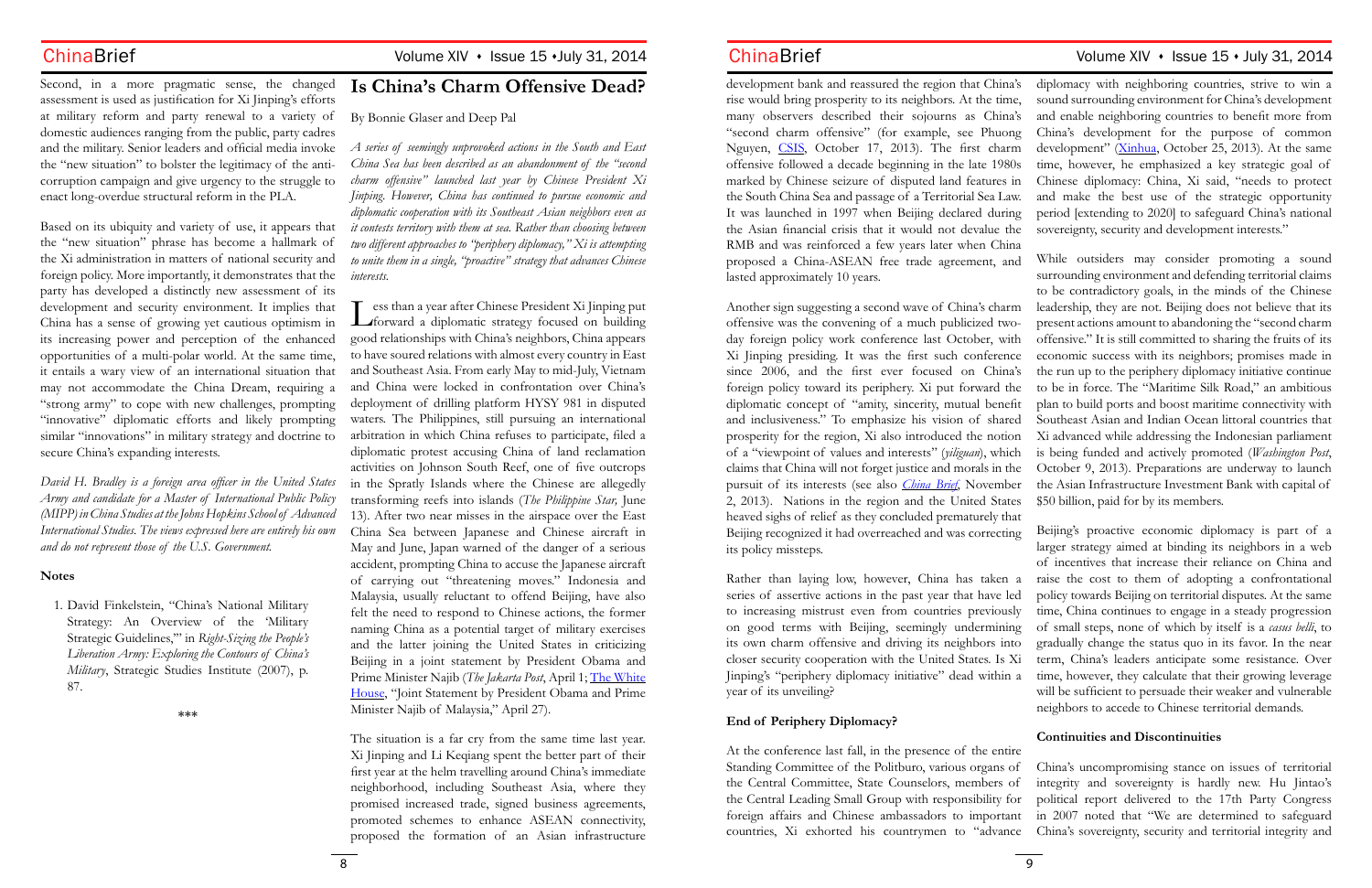help maintain world peace." Five years later, the political report to the 18th Party Congress, which had Xi Jinping's stamp of approval, used somewhat tougher language, saying "We are firm in our resolve to uphold China's sovereignty, security and development interests and will never yield to any outside pressure."

In between the two Party Congresses, Beijing authoritatively defined Chinese core interests as including sovereignty and territorial integrity. In his closing remarks at the July 2009 U.S.-China Strategic and Economic Dialogue, Chinese State Councilor Dai Bingguo, listed and ranked China's core interests as upholding our basic systems, our national security; sovereignty and territorial integrity; and economic and social sustained development [\(U.S. Department of State](http://www.state.gov/secretary/20092013clinton/rm/2009a/july/126599.htm), "Closing Remarks for U.S.- China Strategic and Economic Dialogue," July 28, 2009). A similar list was included in a White Paper on Peaceful Development issued by China's State Council in 2011 [\(Chinese Government's Official Web Portal,](http://english.gov.cn/official/2011-09/06/content_1941354.htm) "Full Text: China's Peaceful Development," September, 2011).

After taking power, Xi Jinping forcefully articulated China's resolve to defend Chinese sovereignty and territory. As early as July 2013, Xi Jinping told the 25-member Politburo that "No country should presume that we will trade our core interests or that we will allow harm to be done to our sovereignty, security or development interests," even as he reaffirmed China's offer, first put forward by Deng Xiaoping, to shelve disputes and carry out joint development (*[Beijing Review](http://www.bjreview.com.cn/print/txt/2013-08/26/content_562998.htm)*, August 29, 2013). At the October 2013 periphery diplomacy conference, Xi twice referred to the need to safeguard the country's sovereignty as part of its diplomacy in areas along its borders (Xinhua, October 25, 2013).

Although China's renewed assertiveness on territorial matters began under Hu Jintao, Xi has advanced Chinese policy to include not only *reactive, but also proactive* assertiveness. In June 2012, Beijing took advantage of Manila's initial mistake of dispatching a warship to arrest Chinese fishermen at Scarborough Shoal to seize control of the reef and its surrounding waters. China viewed this episode as a great victory, with lessons on applying a combination of diplomatic pressure, economic coercion and paramilitary intimidation during periods of confrontation. When the Japanese government purchased three of the disputed Senkaku/Diaoyu Islands

reveal that Deng's directive—known in shorthand the *taoguang yanghui* strategy—is no longer referenced internal meetings and party documents. While no n guideline has yet appeared in its place, potential success formulations all advance a more proactive diplomacy.

from a private Japanese owner in September 2012, Beijing began conducting regular patrols in the islands' 12-nautical mile territorial waters in a bid to challenge Tokyo's administrative control over them.

Yet, when China announced the establishment of a new air defense identification zone in the East China Sea in November 2013 that overlapped with similar zones set up decades earlier by Japan, South Korean and Taiwan, there was no immediate provocation. Similarly, in the recent stand-off with Vietnam, there was no proximate instigation that led to the deployment of the oil rig. On the contrary, Chinese companies financed the operations themselves, ostensibly under orders from Beijing (see also *[China Brief](http://www.jamestown.org/programs/chinabrief/single/?tx_ttnews%5Btt_news%5D=42519&tx_ttnews%5BbackPid%5D=758&no_cache=1),* June 19). The rig operated in a block owned by China National Petroleum Corporation (CNPC). Another state-owned firm, China National Offshore Oil Corporation (CNOOC), financed the project through its subsidiary China Oilfield Services Limited (COSL), which owns the rig.

Whereas China's approach to handling territorial disputes with its neighbors under prior leaders was characterized by alternating periods of coercion and charm offensive, Xi is clearly comfortable pursuing both simultaneously. He is convinced that China can preserve good relations with its neighbors at the same time that it attempts to change the status quo in China's favor in the East and South China Seas.

Prior Chinese leaders consciously avoided excessive strains with too many neighbors at the same time and sought to keep relations with the United States on a positive, stable footing. Xi Jinping is evidently willing to tolerate a relatively high level of tensions with numerous countries over territorial issues. This includes ties with the United States, which have become increasingly contentious as the Obama administration has sharply condemned Beijing's use of coercion and intimidation against nations on its periphery [\(U.S. Department of State,](http://www.state.gov/p/eap/rls/rm/2014/02/221293.htm) "Maritime Disputes in East Asia," February 5).

### **Promoting Proactive Diplomacy**

Beijing has quietly discarded Deng Xiaoping's guideline to "observe calmly, secure our position, hide our capacities and bide our time, be good at maintaining a low profile and never claim leadership." Chinese sources

At the periphery diplomacy conference last October, Xi advocated that China be "more *proactive* in promoting periphery diplomacy." He used the phrase *fenfa youwei*, which is often translated as enthusiastic, but suggests a more assertive approach. In the same speech Xi also used at least two other terms in the same speech—*gengjia jiji*, meaning "more active" and *gengjia zhudong* meaning "take greater initiative," on both occasions referring to China's relations with its neighbors. Since the periphery diplomacy conference, various Chinese phrases have been used by senior officials to promote a more "proactive" foreign policy. Asked to describe the most salient characteristic of Chinese policy toward other countries in 2013 at the National People's Congress press conference, Foreign Minister Wang Yi used the term "proactive" (*zhudong jinqu*). In his remarks about Chinese foreign policy going forward, he also used several other terms that connote a more active foreign policy (*jiji jinqu*, *jiji zuowei* and *jiji waijiao*). While none of these terms has been officially sanctioned as a new guideline for Chinese foreign policy, they may be trial balloons for potential replacements. The common thread among them is a rejection of the cautious, reactive approach of the past in favor or a more proactive stance. On maritime territorial disputes, this means *taking* and *making* opportunities to change the status quo in China's favor. Beijing is therefore banking on the fact that over time, none of China's neighbors will be willing to challenge an economically strong China, as the economic cost will be simply too high. This expectation was suggested by Wu Shicun of the National Institute for South China Sea Studies expounded after the Shangri La Dialogue in Singapore—"[China's neighbors] worry that when China becomes strong one day, and is able to define the ninedash line as it wishes, they are powerless to do anything about it" (*Straits Times*, June 2). China is also betting that the Obama administration, with its hands full with more pressing international issues, will not intervene militarily to help countries in East Asia defend rocks and reefs and their associated maritime claims. By sowing doubts about U.S. reliability in the minds of China's neighbors, Beijing seeks to send a message that compromise with China is inevitable. guiding certain elements of Xi's approach to the region. Though the exact nature of the relationship between China's new leadership and the military is sketchy at best from the outside, Xi's gestures to the military are evident. Frequent visits to military commands, calls to the PLA to be prepared to "fight and win wars" and increased

By being the largest trading partner, the largest export market and a major source of investment for many Asian countries, China has accounted for 50 percent of Asia's total economic growth. China's continuous

# ChinaBrief Volume XIV · Issue 15 · July 31, 2014 ChinaBrief Volume XIV · Issue 15 · July 31, 2014

| as  | growth will present even more development      |
|-----|------------------------------------------------|
| 1n  | opportunities to Asia (Ministry of Foreign     |
| ew  | Affairs of the People's Republic of China      |
| sor | [FMPRC], "Join Hands in Working for Peace      |
|     | and Security in Asia and the World," June 21). |

**Explaining the Shift** China's new strategy can be attributed to a number of factors, most importantly, its comfort in playing a decades-long game in the South China Sea. Despite a slowing economy, China is certain that its regional clout is only going to increase, albeit at a slower pace than before. In a speech to the World Peace Forum in June, Chinese State Councilor Yang Jiechi stated: The People's Liberation Army (PLA) is likely a factor budgets for the forces signal Xi's need and even desire to maintain support from the military. Insiders confirm that Xi has been under pressure from the PLA (as well as other groups) to be uncompromising on territorial issues. One knowledgeable source revealed privately that Hu Jintao resisted pressure from the PLA to announce the East China Sea ADIZ in his final year in power. Xi opted to approve it after only one year at the helm. China may also be reacting to the U.S. "rebalance to

Asia." Despite repeated assurances by the U.S. to the contrary, China still believes that the rebalance is a ploy to contain and encircle it. It views the strategy as the source of tensions between China and its neighbors. The involvement of external powers in the region is seen as unhelpful and destabilizing. Xi has expressed this view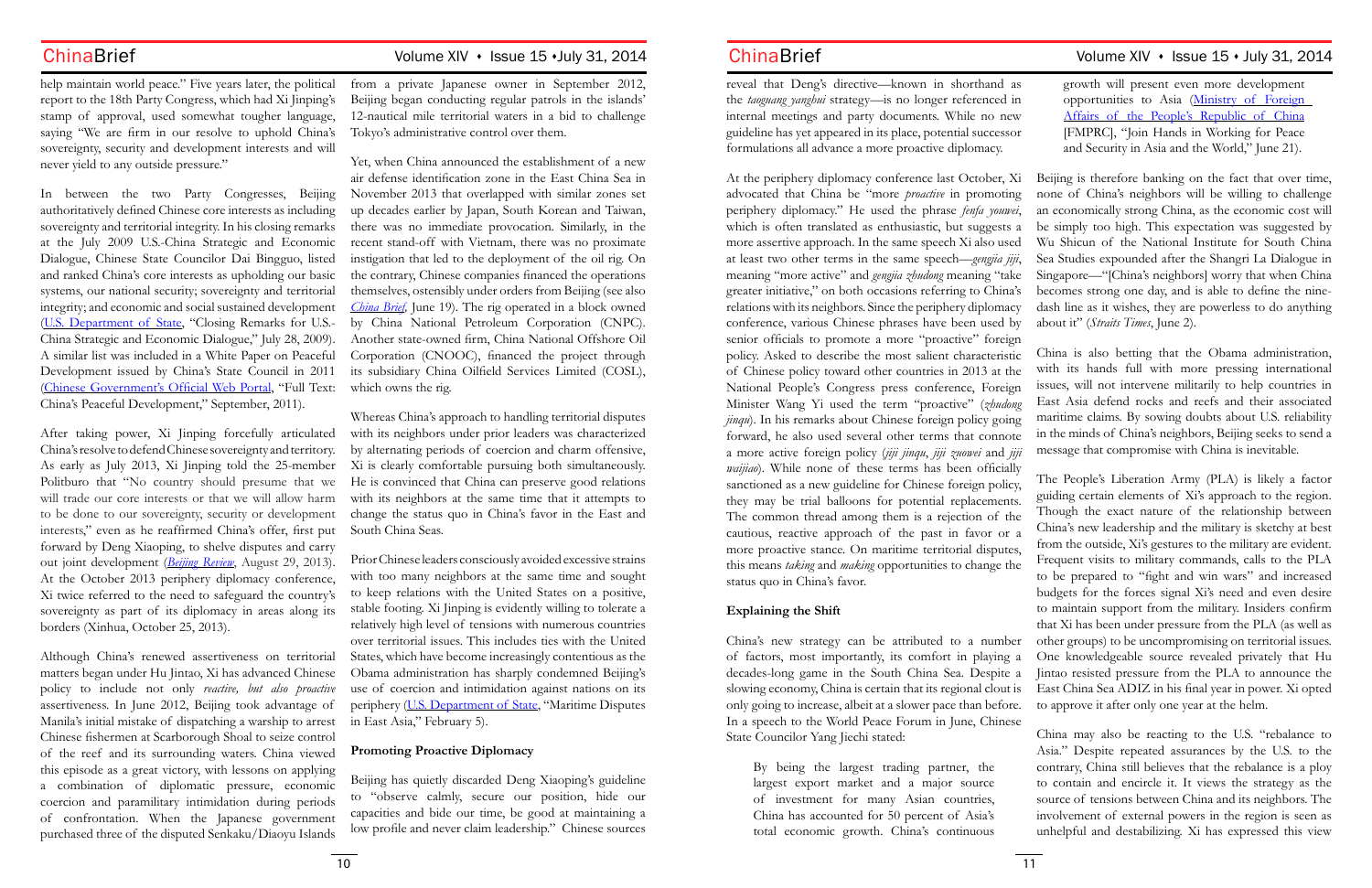a "*cooperative*" approach that reflected importance, having two third of the world's population and one third of the global economy ([Xinhua](http://www.wantchinatimes.com/news-subclass-cnt.aspx?cid=1101&MainCatID=11&id=20140522000134), May 22). In Xi's formulation, cooperative security entails sincere and in-depth dialogue and communications to settle disputes. Cooperating on less sensitive issues first can help states build trust that can make them more receptive to resolving more sensitive issues later. The new Asian security concept excludes the arbitrary use or threat of force, acts of provocation and escalation, placing troubles on neighboring countries or sacrificing others for selfish gains ([Chinese Foreign](http://www.mfa.gov.cn/mfa_chn/zyxw_602251/t1158070.shtml) [Ministry,](http://www.mfa.gov.cn/mfa_chn/zyxw_602251/t1158070.shtml) May 21). Li Weijian, a researcher with the Shanghai Institute for International Studies, placed Xi's concept in historical context by describing it as an extension of the Five Principles of Peaceful Coexistence Chinese analysts have joined others in noting that CICA region faces serious security challenges even beyond those between China and its neighbors—the war in Syria, tensions between Israel and its neighbors, the Iranian nuclear dispute, the war in Afghanistan, Pakistani-Indian tensions, a potentially explosive situation in Korea, and transnational security challenges such as the "three evils" terrorism, separatism and religious extremism. In addition to their other complications, these security challenges threaten Asia's economic development and enhance the influence of non-Asian powers on the continent ([Beijing](http://www.bjreview.com.cn/print/txt/2014-05/26/content_620697_3.htm) [Review](http://www.bjreview.com.cn/print/txt/2014-05/26/content_620697_3.htm), May 26; [Xinhua](http://english.cntv.cn/2014/06/01/ARTI1401630780988856.shtml), June 1). Xi probably chose CICA to advance his concept because

that China formulated six decades ago as an ideological challenge to the Cold War ([Xinhua](http://www.wantchinatimes.com/news-subclass-cnt.aspx?cid=1101&MainCatID=11&id=20140522000134), May 22). The Concept is also "comprehensive" in that it covers a wide range of traditional and non-traditional threats ranging from territorial and ethnic-religious disputes to non-traditional threats such as "terrorism; transnational crimes; environmental security; cyber security; energy and resource security; and major natural disasters" [\(Chinese Foreign Ministry,](http://www.mfa.gov.cn/mfa_chn/zyxw_602251/t1158070.shtml) May 21). In addition to this comprehensive functional coverage, Chinese analysts stress that security cooperation must address immediate regional security challenges as well as preparing for future threats through a proactive approach that address the roots of threats rather than merely their symptoms (*[Beijing Times](http://news.ifeng.com/a/20140522/40400390_0.shtml)*, May 22). of its large membership, which nonetheless excludes the United States and Japan, and because the organization is sufficiently malleable for Beijing to shape its future evolution in desirable ways. In addition, while China has chaired large Asian economic institutions such as APEC, CICA combines security and economics [\(China.org.](http://www.china.org.cn/opinion/2014-05/20/content_32435670.htm) [cn,](http://www.china.org.cn/opinion/2014-05/20/content_32435670.htm) May 20). Some Chinese analysts explicitly described CICA as an instrument to enhance China's regional influence. Shen Shinshun, Director of the Department of Asia-Pacific Security and Cooperation at the China Institute of International Studies, stated China "needs a platform to gain, maintain and strengthen its position in Asia" ([Bloomberg,](http://www.bloomberg.com/news/2014-05-21/china-s-xi-calls-for-asia-security-framework-at-summit.html) May 21). Although not highlighted by Chinese analysts, Xi's

 In Xi's view, such a common, cooperative and comprehensive approach will lead to "sustainable" security since it is built on a solid foundation. In particular, Asians' enhanced security will facilitate their socioeconomic development, which in turn strengthens their security (*[China Brief](http://www.jamestown.org/programs/chinabrief/single/?tx_ttnews%5Btt_news%5D=42413&tx_ttnews%5BbackPid%5D=25&cHash=cef94419091b1ae6d1471bf8c91a8220#.U44Fv-lOW20)*, May 23; [Xinhua](http://www.china.org.cn/china/Off_the_Wire/2014-05/21/content_32454181.htm), May 21). At CICA summit, Xi said that Asia must "focus on development, actively improve people's lives, narrow the wealth gap and cement the foundation of security" [\(Chinese Foreign Ministry](http://www.mfa.gov.cn/mfa_chn/zyxw_602251/t1158070.shtml), May 21). Chinese analysts said that Xi aimed "to promote peace and stability [in] Asia" as well as "add momentum to the rebalancing of the world's economic and security dynamics" to Asians' benefit ([Xinhua](http://www.wantchinatimes.com/news-subclass-cnt.aspx?cid=1101&MainCatID=11&id=20140522000134), May 22). They emphasized the explicit link between economic development and security as reflecting a fundamental reality of modern international proposed Asian Security Concept would, if widely accepted, also enhance China's influence by challenging the legitimacy of the regional security role of the United States in Asia. Xi stressed that Asian states are capable of solving regional security matters on their own, the United States is a Pacific but not an Asian country (*[Beijing](http://www.bjreview.com.cn/print/txt/2014-05/26/content_620697_3.htm) [Review](http://www.bjreview.com.cn/print/txt/2014-05/26/content_620697_3.htm)*, May 26). Furthermore, the United States and its key Asian ally Japan are only observers in CICA, with little impact on its agenda. In his speech, Xi also criticized the U.S.-led alliance system in Asia more directly than his predecessors. They may have been more open to the view that the alliances helped restrain the U.S. partners, whereas Chinese analysts now openly accuse Washington of encouraging its allies to confront China through the Obama administration's Asia Pivot and statements that more openly align Washington with countries having territorial disputes with China.

# ChinaBrief Volume XIV · Issue 15 · July 31, 2014 ChinaBrief Volume XIV · Issue 15 · July 31, 2014

relations (*China.org.cn*, May 20).

multiple times—most recently in May at the Conference on Interaction and Confidence-building Measures in Asia (CICA) in Shanghai, where he promoted building an Asia security structure in which Asian problems are solved by Asians themselves ([FMPRC](http://www.fmprc.gov.cn/mfa_eng/zxxx_662805/t1159951.shtml), "New Asian Security Concept For New Progress in Security Cooperation," May 21). In the same speech, he warned against the strengthening of military alliances with third countries, a bald criticism of the U.S. rebalance to Asia strategy.

It is also possible that China's more assertive strategy in the region is an attempt to shore up party legitimacy at home at a time of growing domestic stress. A related argument suggests that Xi needs to be tough on foreign policy in order to push through controversial economic reforms at home. If either of these explanations of Chinese behavior is valid, then Xi's hawkish foreign policy stance will likely continue for some time and may be relatively impervious to external influences, including a backlash from China's neighbors.

### **Will China's Strategy Succeed?**

China has not abandoned its charm offensive toward its neighbors, but securing good relations with the region is not China's only goal. Xi Jinping is seeking to simultaneously assert Chinese territorial claims. To pull this off successfully, however, Beijing will have to persuade the region that confronting China is too costly and there is more to gain by accommodation. So far, the record is mixed. Despite persistent pressure from China, Japan has refused to budge from its stance that no dispute exists over the islands that Beijing lays claim to in the East China Sea. Vietnam and the Philippines are directly challenging China over territorial matters, though both nations hope to resolve their disputes without undermining overall amicable relations with Beijing. So far, countries in the region remain hesitant to band together to put greater pressure on China. At present, Beijing appears confident that it has time on its side.

*Bonnie Glaser is Senior Adviser for Asia with the Freeman Chair in China Studies and a Senior Associate with Pacific Forum at the Center for Strategic and International Studies.* 

*Deep Pal is a Research Intern at Freeman Chair in China Studies at CSIS and a master's candidate at The George Washington University. He is on Twitter @DeepPal1980.*

# **Beijing Expands its Multinational Toolkit at CICA Summit**

By Richard Weitz

President Xi Jinping of China proposed a new Asian security concept on May 21, 2014 at the fourth summit of the Conference on Interaction and Confidence-Building Measures in Asia (CICA). He called on Asian countries to pursue "common, comprehensive, cooperative and sustainable security" based on "peace, development and win-win cooperation" in which differences and disputes between states were resolved through dialogue and negotiations ([Chinese Foreign](http://www.mfa.gov.cn/mfa_chn/zyxw_602251/t1158070.shtml)  [Ministry,](http://www.mfa.gov.cn/mfa_chn/zyxw_602251/t1158070.shtml) May 21). Chinese analysts described Xi's proposal at aiming for security that will benefit all countries, but the incongruity between Xi's lofty language and Beijing's newly assertive policies in its territorial disputes with Japan, the Philippines and Vietnam leads some foreign observers to see Xi as promoting an agenda that primarily advances Chinese interests.

# **Xi's Vision**

In his speech at the summit, Xi defined "*common"* security as "respecting and ensuring the security of each and every country." According to Xi and Chinese scholars, "common security" takes into account that Asia is a diverse but interdependent region. While Asian countries differ in size, wealth, military power, social systems, security interests, and historical and cultural traditions, they share rights and responsibilities and will jointly benefit or suffer from collective security conditions. As PLA expert Li Da Guang explains, "We all live together in this Asian garden [in a] 'community of destiny' [\(opinion.](http://opinion.china.com.cn/opinion_2_99402.html) [china.com.cn](http://opinion.china.com.cn/opinion_2_99402.html), May 22). Xi's concept requires that states pursue "universal security" and refrain from seeking security at others' expense since one nation cannot enjoy full security if others feel insecure. They must also adhere to basic norms such as "respecting sovereignty, independence, territorial integrity and non-interference in internal affairs" [\(Chinese Foreign Ministry](http://www.mfa.gov.cn/mfa_chn/zyxw_602251/t1158070.shtml), May 21). Xi's interpretation of "common security" does not embrace non-Asian countries, which have no right to interfere in regional security affairs.

Xi called on Asia to move away from a Cold War framework based on zero-sum thinking to one founded on